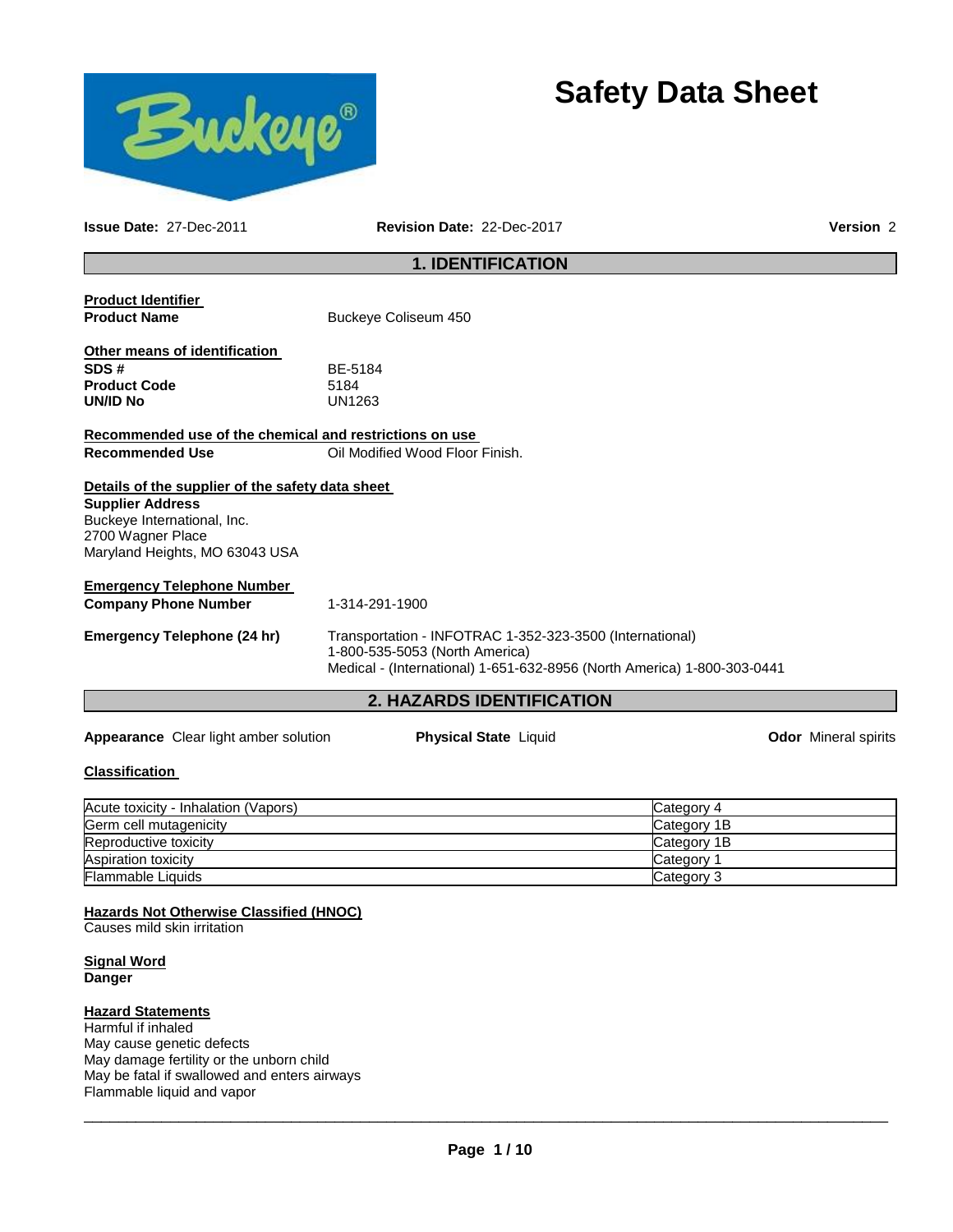

# **Precautionary Statements - Prevention**

Obtain special instructions before use Do not handle until all safety precautions have been read and understood Use personal protective equipment as required Avoid breathing dust/fume/gas/mist/vapors/spray Use only outdoors or in a well-ventilated area Keep away from heat/sparks/open flames/hot surfaces. — No smoking Keep container tightly closed Ground/bond container and receiving equipment Use explosion-proof equipment Use only non-sparking tools Take precautionary measures against static discharge

#### **Precautionary Statements - Response**

If exposed or concerned: Get medical advice/attention IF ON SKIN: Wash with plenty of soap and water Take off contaminated clothing and wash it before reuse If skin irritation occurs: Get medical advice/attention IF INHALED: Remove victim to fresh air and keep at rest in a position comfortable for breathing Get medical attention if symptoms persist IF SWALLOWED: Immediately call a POISON CENTER or doctor/physician Do not induce vomiting IN CASE OF FIRE: Use CO2, dry chemical, or foam for extinction

## **Precautionary Statements - Storage**

Store locked up Store in a well-ventilated place. Keep cool

#### **Precautionary Statements - Disposal**

Dispose of contents/container to an approved waste disposal plant

#### **Other Hazards**

Toxic to aquatic life with long lasting effects

# **3. COMPOSITION/INFORMATION ON INGREDIENTS**

| <b>Chemical Name</b>                      | <b>CAS No</b>  | Weight-%  |
|-------------------------------------------|----------------|-----------|
| Petroleum Distillates, Hydrotreated light | 64742-47-8     | >30       |
| <b>Proprietary Resin</b>                  | Proprietary    | >48       |
| Naphtha (petroleum), heavy straight-run   | 64741-41-9     | $10 - 15$ |
| Xvlene                                    | 1330-20-7      | <5        |
| N-methyl-2-pyrrolidone                    | 872-50-4       | <5        |
| Ethylbenzene                              | $100 - 41 - 4$ |           |

\*\*If Chemical Name/CAS No is "proprietary" and/or Weight-% is listed as a range, the specific chemical identity and/or percentage of composition has been withheld as a trade secret.\*\*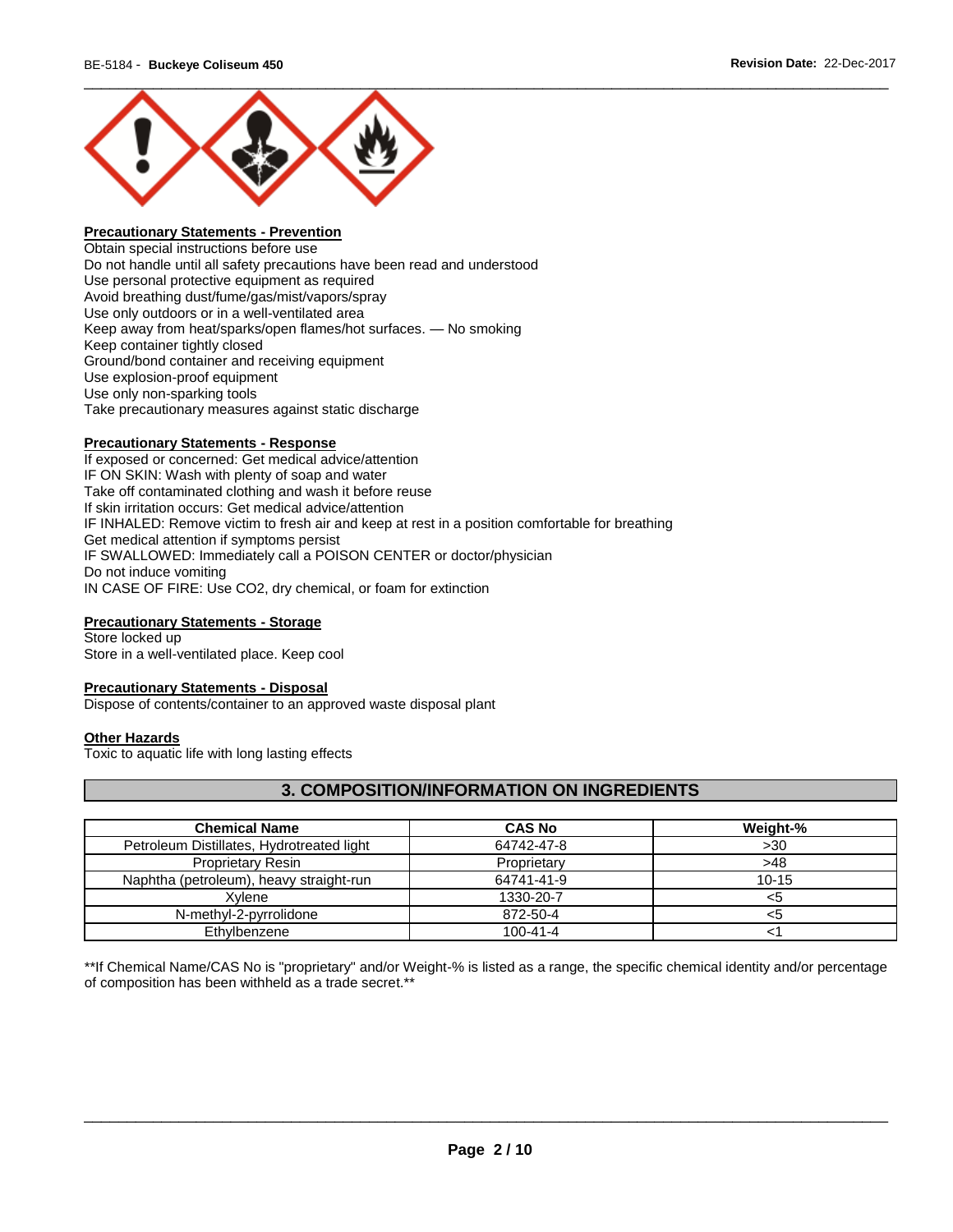### \_\_\_\_\_\_\_\_\_\_\_\_\_\_\_\_\_\_\_\_\_\_\_\_\_\_\_\_\_\_\_\_\_\_\_\_\_\_\_\_\_\_\_\_\_\_\_\_\_\_\_\_\_\_\_\_\_\_\_\_\_\_\_\_\_\_\_\_\_\_\_\_\_\_\_\_\_\_\_\_\_\_\_\_\_\_\_\_\_\_\_\_\_ **4. FIRST-AID MEASURES**

#### **First Aid Measures**

| <b>General Advice</b>             | If exposed or concerned: Get medical advice/attention.                                                                                                                                                                         |
|-----------------------------------|--------------------------------------------------------------------------------------------------------------------------------------------------------------------------------------------------------------------------------|
| <b>Eye Contact</b>                | Rinse immediately with plenty of water, also under the eyelids, for at least 15 minutes. Get<br>medical attention.                                                                                                             |
| <b>Skin Contact</b>               | IF ON SKIN: Wash with plenty of soap and water. Take off contaminated clothing and wash<br>it before reuse. Get medical attention if irritation occurs.                                                                        |
| <b>Inhalation</b>                 | IF INHALED: Remove victim to fresh air and keep at rest in a position comfortable for<br>breathing. Seek medical attention if irritation persists. If not breathing give artificial<br>respiration, preferably mouth-to-mouth. |
| Ingestion                         | IF SWALLOWED: rinse mouth. Do NOT induce vomiting. Drink 2-3 large glasses of water.<br>Immediately call a poison center or doctor/physician. Never give anything by mouth to an<br>unconscious person.                        |
| st imnortant symntoms and effects |                                                                                                                                                                                                                                |

#### **Most important symptoms and effects**

**Symptoms** Causes mild skin irritation. Eye contact may cause redness or burning sensation. Inhalation causes irritation of throat and dizziness. Intentional misuse by deliberately concentrating and inhaling the contents may be harmful or fatal. Ingestion may cause nausea and headache. May be harmful or fatal if swallowed and enters airways.

#### **Indication of any immediate medical attention and special treatment needed**

**Notes to Physician**  Treat symptomatically.

# **5. FIRE-FIGHTING MEASURES**

## **Suitable Extinguishing Media**

Carbon dioxide (CO2). Foam. Dry chemical. Water spray (fog).

#### **Unsuitable Extinguishing Media** Not determined.

## **Specific Hazards Arising from the Chemical**

Flammable liquid and vapor.

**Hazardous Combustion Products** Carbon oxides.

**Sensitivity to Static Discharge** Take precautionary measures against static discharge.

#### **Protective equipment and precautions for firefighters**

As in any fire, wear self-contained breathing apparatus pressure-demand, MSHA/NIOSH (approved or equivalent) and full protective gear. Water spray may be used to keep fire-exposed containers cool.

# **6. ACCIDENTAL RELEASE MEASURES**

#### **Personal precautions, protective equipment and emergency procedures**

| <b>Personal Precautions</b>      | Use personal protection recommended in Section 8.                                                                                                                   |  |
|----------------------------------|---------------------------------------------------------------------------------------------------------------------------------------------------------------------|--|
| <b>Environmental Precautions</b> | Prevent from entering into soil, ditches, sewers, waterways and/or groundwater. See<br>Section 12, Ecological Information. See Section 13: DISPOSAL CONSIDERATIONS. |  |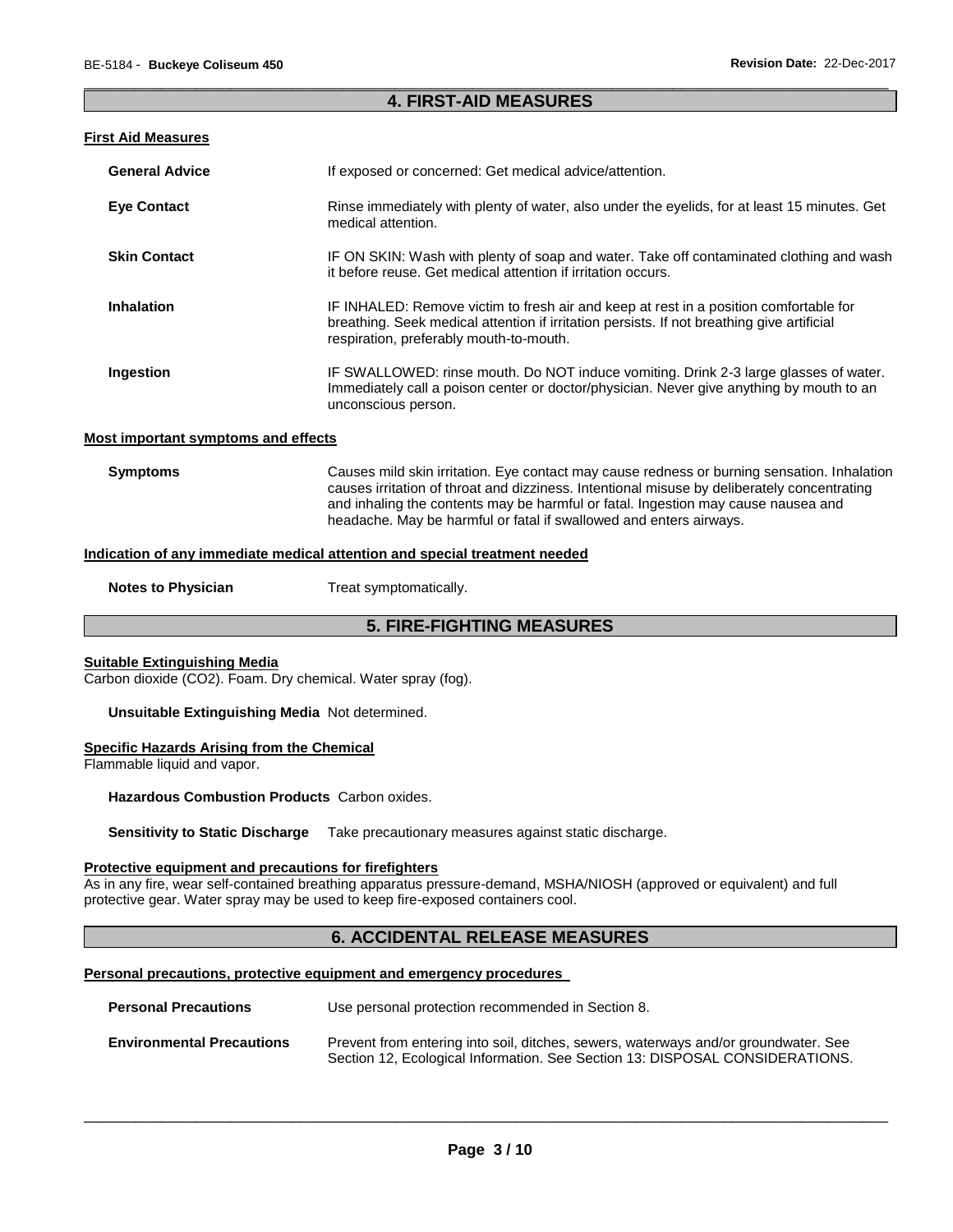## **Methods and material for containment and cleaning up**

| <b>Methods for Containment</b> | Prevent further leakage or spillage if safe to do so.                                                                                                                  |
|--------------------------------|------------------------------------------------------------------------------------------------------------------------------------------------------------------------|
| <b>Methods for Clean-Up</b>    | Pick up with dry mop, absorbent material, towels, or rags. Clean area with mineral spirits.<br>Allow residue to evaporate. Allow floor to dry before allowing traffic. |

\_\_\_\_\_\_\_\_\_\_\_\_\_\_\_\_\_\_\_\_\_\_\_\_\_\_\_\_\_\_\_\_\_\_\_\_\_\_\_\_\_\_\_\_\_\_\_\_\_\_\_\_\_\_\_\_\_\_\_\_\_\_\_\_\_\_\_\_\_\_\_\_\_\_\_\_\_\_\_\_\_\_\_\_\_\_\_\_\_\_\_\_\_

## **7. HANDLING AND STORAGE**

# **Precautions for safe handling**

| <b>Advice on Safe Handling</b>                               | Handle in accordance with good industrial hygiene and safety practice. Use personal<br>protection recommended in Section 8. Avoid contact with skin, eyes or clothing. Avoid<br>breathing dust/fume/gas/mist/vapors/spray. Use only outdoors or in a well-ventilated area.<br>Obtain special instructions before use. Do not handle until all safety precautions have been<br>read and understood. Keep away from heat/sparks/open flames/hot surfaces. — No<br>smoking. Keep container tightly closed. Ground/bond container and receiving equipment.<br>Use explosion proof equipment. Use only non-sparking tools. Take precautionary measures<br>against static discharges. Keep containers closed when not in use. Empty containers may<br>contain flammable vapors/residue. Do not cut, weld, or puncture container. Dust from<br>screening floors and finish soaked rags can auto ignite. Immerse dust in water and open<br>rags to air dry before discarding the waste. |
|--------------------------------------------------------------|---------------------------------------------------------------------------------------------------------------------------------------------------------------------------------------------------------------------------------------------------------------------------------------------------------------------------------------------------------------------------------------------------------------------------------------------------------------------------------------------------------------------------------------------------------------------------------------------------------------------------------------------------------------------------------------------------------------------------------------------------------------------------------------------------------------------------------------------------------------------------------------------------------------------------------------------------------------------------------|
| Conditions for safe storage, including any incompatibilities |                                                                                                                                                                                                                                                                                                                                                                                                                                                                                                                                                                                                                                                                                                                                                                                                                                                                                                                                                                                 |

| <b>Storage Conditions</b> | Keep container tightly closed and store in a cool, dry and well-ventilated place. Store locked |
|---------------------------|------------------------------------------------------------------------------------------------|
|                           | up.                                                                                            |

# **Incompatible Materials Strong oxidizers.**

# **8. EXPOSURE CONTROLS/PERSONAL PROTECTION**

#### **Exposure Guidelines**

| <b>Chemical Name</b>                | <b>ACGIH TLV</b>    | <b>OSHA PEL</b>                       | <b>NIOSH IDLH</b>                     |
|-------------------------------------|---------------------|---------------------------------------|---------------------------------------|
| <b>Proprietary Resin</b>            | TWA: 100 ppm        | TWA: 500 ppm                          | IDLH: 20000 mg/m <sup>3</sup>         |
|                                     |                     | TWA: 2900 mg/m <sup>3</sup>           | Ceiling: $1800 \text{ mg/m}^3$ 15 min |
|                                     |                     | (vacated) TWA: 100 ppm                | TWA: $350 \text{ mg/m}^3$             |
|                                     |                     | (vacated) TWA: 525 mg/m $3$           |                                       |
| Xylene                              | STEL: 150 ppm       | <b>TWA: 100 ppm</b>                   |                                       |
| 1330-20-7                           | TWA: 100 ppm        | TWA: $435 \text{ ma/m}^3$             |                                       |
|                                     |                     | (vacated) TWA: 100 ppm                |                                       |
|                                     |                     | (vacated) TWA: $435 \text{ mg/m}^3$   |                                       |
|                                     |                     | (vacated) STEL: 150 ppm               |                                       |
|                                     |                     | (vacated) STEL: 655 mg/m $3$          |                                       |
| Ethylbenzene                        | TWA: 20 ppm         | <b>TWA: 100 ppm</b>                   | IDLH: 800 ppm                         |
| $100 - 41 - 4$                      |                     | TWA: $435 \text{ ma/m}^3$             | TWA: 100 ppm                          |
|                                     |                     | (vacated) TWA: 100 ppm                | TWA: 435 mg/m <sup>3</sup>            |
|                                     |                     | (vacated) TWA: $435 \text{ mg/m}^3$   | STEL: 125 ppm                         |
|                                     |                     | (vacated) STEL: 125 ppm               | STEL: $545 \text{ mg/m}^3$            |
|                                     |                     | (vacated) STEL: 545 mg/m $3$          |                                       |
| Dipropylene Glycol Monomethyl Ether | STEL: 150 ppm       | TWA: 100 ppm                          | IDLH: 600 ppm                         |
| (DPM)                               | <b>TWA: 100 ppm</b> | TWA: 600 mg/m $3$                     | TWA: 100 ppm                          |
| 34590-94-8                          | $S^*$               | (vacated) TWA: 100 ppm                | TWA: 600 mg/m $3$                     |
|                                     |                     | (vacated) TWA: $600 \text{ mg/m}^3$   | STEL: 150 ppm                         |
|                                     |                     | (vacated) STEL: 150 ppm               | STEL: $900 \text{ mg/m}^3$            |
|                                     |                     | (vacated) STEL: 900 mg/m <sup>3</sup> |                                       |
|                                     |                     | (vacated) S*                          |                                       |
|                                     |                     | $S^*$                                 |                                       |

# **Appropriate engineering controls**

**Engineering Controls** Ensure adequate ventilation, especially in confined areas. Eyewash stations. Showers.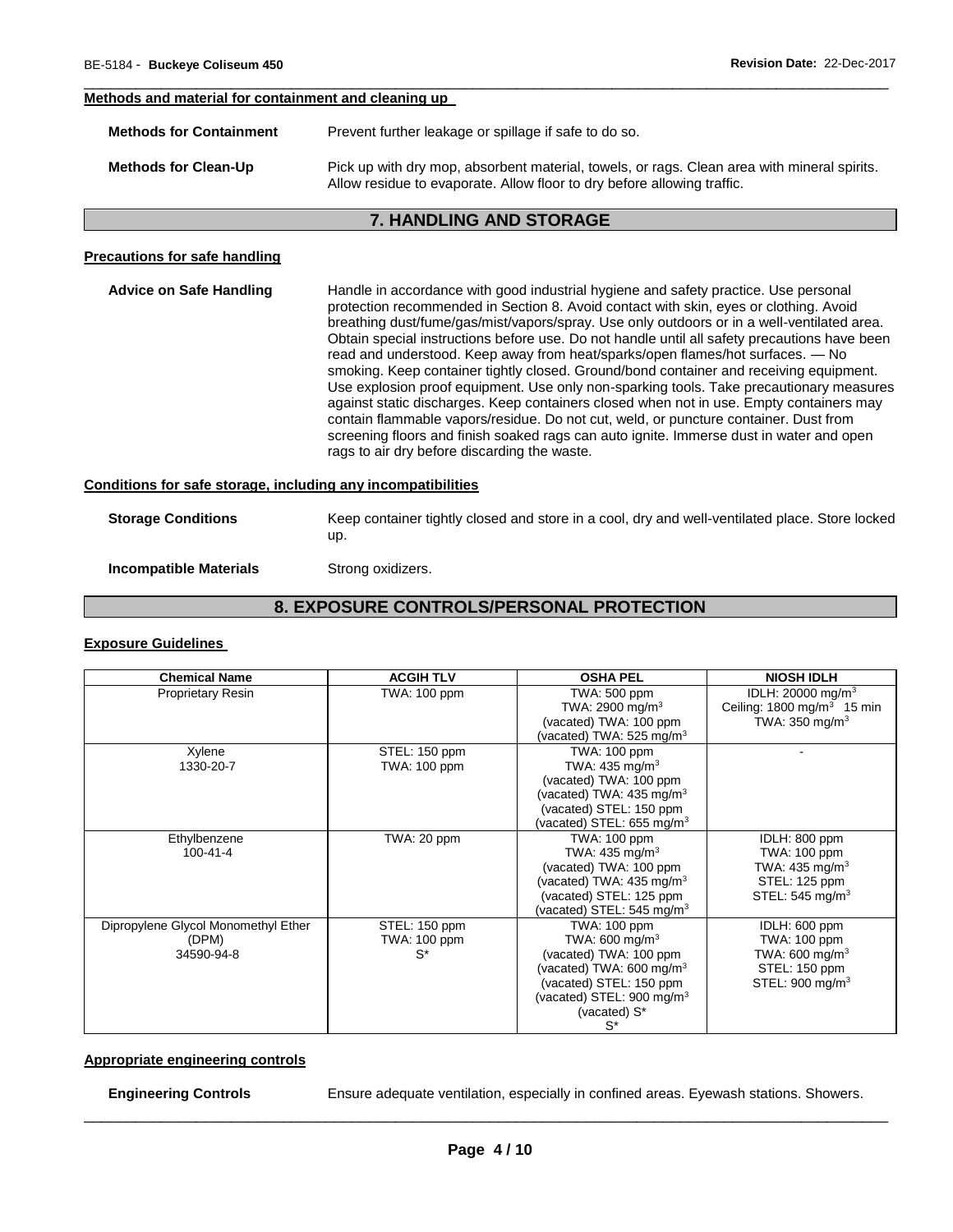#### **Individual protection measures, such as personal protective equipment**

| <b>Eve/Face Protection</b>      | Splash goggles or safety glasses.                                                                                                                              |
|---------------------------------|----------------------------------------------------------------------------------------------------------------------------------------------------------------|
| <b>Skin and Body Protection</b> | Rubber gloves. Suitable protective clothing.                                                                                                                   |
| <b>Respiratory Protection</b>   | None under normal use. If air monitoring levels demonstrate levels above applicable limits,<br>a properly fitted respirator should be worn during application. |

\_\_\_\_\_\_\_\_\_\_\_\_\_\_\_\_\_\_\_\_\_\_\_\_\_\_\_\_\_\_\_\_\_\_\_\_\_\_\_\_\_\_\_\_\_\_\_\_\_\_\_\_\_\_\_\_\_\_\_\_\_\_\_\_\_\_\_\_\_\_\_\_\_\_\_\_\_\_\_\_\_\_\_\_\_\_\_\_\_\_\_\_\_

**General Hygiene Considerations** Handle in accordance with good industrial hygiene and safety practice.

## **9. PHYSICAL AND CHEMICAL PROPERTIES**

## **Information on basic physical and chemical properties**

| <b>Physical State</b>               | Liquid                     |                        |                 |
|-------------------------------------|----------------------------|------------------------|-----------------|
| Appearance                          | Clear light amber solution | Odor                   | Mineral spirits |
| Color                               | Clear light amber          | <b>Odor Threshold</b>  | Not determined  |
|                                     |                            |                        |                 |
| <b>Property</b>                     | Values                     | Remarks • Method       |                 |
| рH                                  | Not applicable             |                        |                 |
| <b>Melting Point/Freezing Point</b> | Not determined             |                        |                 |
| <b>Boiling Point/Boiling Range</b>  | 139 °C / 282 °F            |                        |                 |
| <b>Flash Point</b>                  | 38 °C / 100 °F             |                        |                 |
| <b>Evaporation Rate</b>             | 0.6                        | (butyl acetate $= 1$ ) |                 |
| <b>Flammability (Solid, Gas)</b>    | Liquid-Not applicable      |                        |                 |
| <b>Upper Flammability Limits</b>    | $6.0\%$                    |                        |                 |
| <b>Lower Flammability Limit</b>     | 1.0%                       |                        |                 |
| <b>Vapor Pressure</b>               | Not determined             |                        |                 |
| <b>Vapor Density</b>                | Not determined             |                        |                 |
| <b>Specific Gravity</b>             | 0.89                       |                        |                 |
| <b>Water Solubility</b>             | Insoluble in water         |                        |                 |
| Solubility in other solvents        | Not determined             |                        |                 |
| <b>Partition Coefficient</b>        | Not determined             |                        |                 |
| <b>Auto-ignition Temperature</b>    | Not determined             |                        |                 |
| <b>Decomposition Temperature</b>    | Not determined             |                        |                 |
| <b>Kinematic Viscosity</b>          | Not determined             |                        |                 |
| <b>Dynamic Viscosity</b>            | Not determined             |                        |                 |
| <b>Explosive Properties</b>         | Not determined             |                        |                 |

# **10. STABILITY AND REACTIVITY**

# **Reactivity**

Not reactive under normal conditions.

#### **Chemical Stability**

Stable under recommended storage conditions.

**Oxidizing Properties** Not determined

## **Possibility of Hazardous Reactions**

None under normal processing.

**Hazardous Polymerization** Hazardous polymerization does not occur.

## **Conditions to Avoid**

Keep separated from incompatible substances. Keep out of reach of children.

#### **Incompatible Materials**

Strong oxidizers.

### **Hazardous Decomposition Products**

Carbon oxides.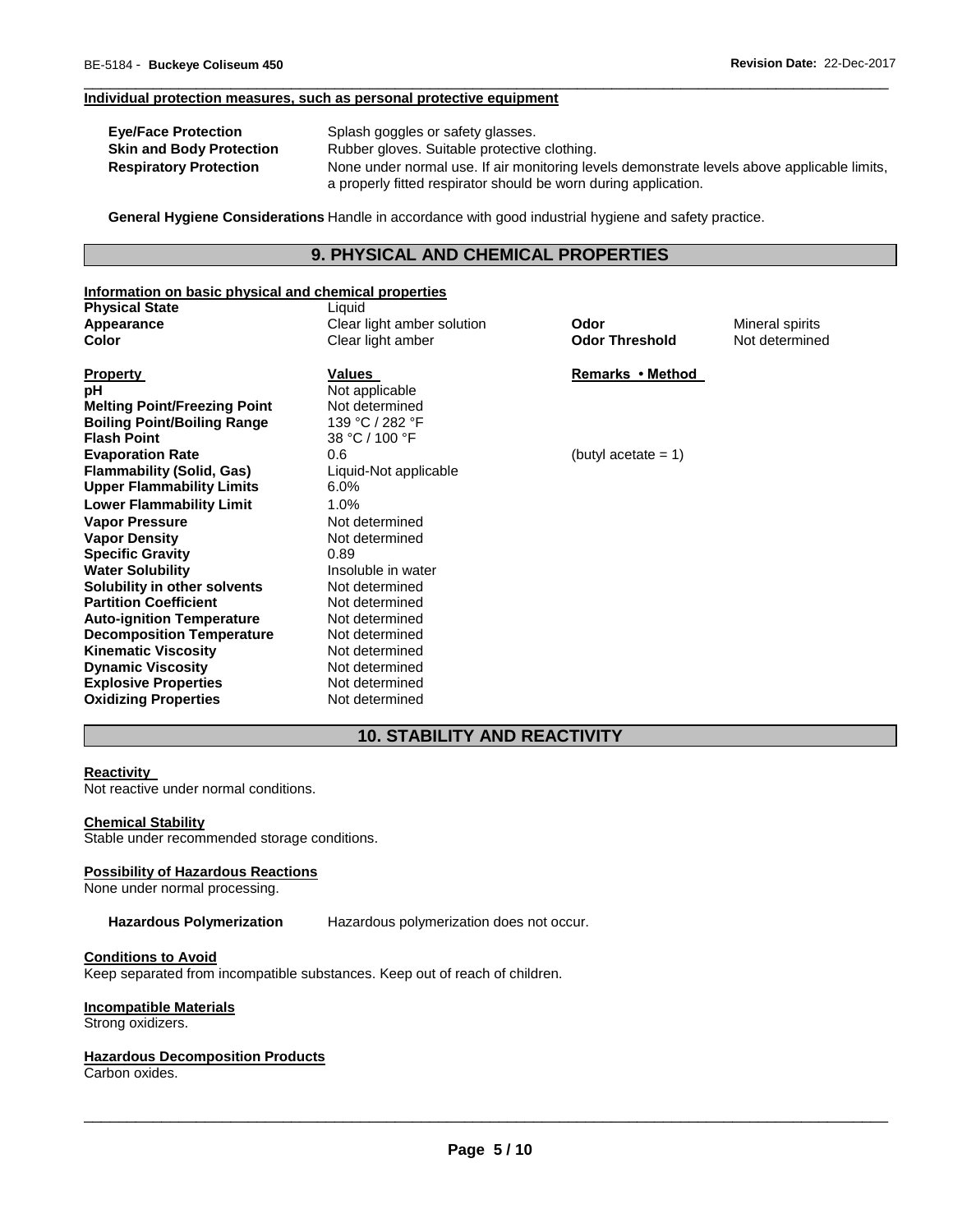## \_\_\_\_\_\_\_\_\_\_\_\_\_\_\_\_\_\_\_\_\_\_\_\_\_\_\_\_\_\_\_\_\_\_\_\_\_\_\_\_\_\_\_\_\_\_\_\_\_\_\_\_\_\_\_\_\_\_\_\_\_\_\_\_\_\_\_\_\_\_\_\_\_\_\_\_\_\_\_\_\_\_\_\_\_\_\_\_\_\_\_\_\_ **11. TOXICOLOGICAL INFORMATION**

#### **Information on likely routes of exposure**

| <b>Product Information</b> |                                               |
|----------------------------|-----------------------------------------------|
| <b>Eye Contact</b>         | Avoid contact with eyes.                      |
| <b>Skin Contact</b>        | Causes mild skin irritation.                  |
| <b>Inhalation</b>          | Harmful if inhaled.                           |
| Ingestion                  | May be fatal if swallowed and enters airways. |

#### **Component Information**

| <b>Chemical Name</b>                                       | Oral LD50            | Dermal LD50                | <b>Inhalation LC50</b>                                   |
|------------------------------------------------------------|----------------------|----------------------------|----------------------------------------------------------|
| Petroleum Distillates, Hydrotreated<br>light<br>64742-47-8 | $> 5000$ mg/kg (Rat) | $>$ 2000 mg/kg (Rabbit)    | $> 5.2$ mg/L (Rat) 4 h                                   |
| Xylene<br>1330-20-7                                        | $= 4300$ mg/kg (Rat) | $> 1700$ mg/kg (Rabbit)    | $= 5000$ ppm (Rat) $4 h = 47635$<br>mg/L $($ Rat $)$ 4 h |
| N-methyl-2-pyrrolidone<br>872-50-4                         | $=$ 3598 mg/kg (Rat) | $= 8$ g/kg (Rabbit)        | $= 3.1$ mg/L (Rat) 4 h                                   |
| Ethylbenzene<br>$100 - 41 - 4$                             | $=$ 3500 mg/kg (Rat) | $= 15354$ mg/kg (Rabbit)   | $= 17.2$ mg/L (Rat) 4 h                                  |
| Dipropylene Glycol Monomethyl<br>Ether (DPM)<br>34590-94-8 | $= 5230$ mg/kg (Rat) | $= 9500$ mg/kg (Rabbit)    |                                                          |
| 2-(Dimethylamino) ethanol<br>$108 - 01 - 0$                | $= 1803$ mg/kg (Rat) | $= 1370 \mu L/kg$ (Rabbit) | $= 6.1$ mg/L (Rat) 4 h = 1641 ppm<br>Rat ) 4 h           |

#### **Information on physical, chemical and toxicological effects**

**Symptoms** Please see section 4 of this SDS for symptoms.

### **Delayed and immediate effects as well as chronic effects from short and long-term exposure**

**Germ cell mutagenicity** May cause genetic defects.

**Carcinogenicity** The table below indicates whether each agency has listed any ingredient as a carcinogen. However, the product as a whole has not been tested.

| <b>Chemical Name</b>           | <b>ACGIH</b> | <b>IARC</b> | <b>NTP</b> | <b>OSHA</b> |
|--------------------------------|--------------|-------------|------------|-------------|
| Xylene<br>1330-20-7            |              | Group 3     |            |             |
| Ethylbenzene<br>$100 - 41 - 4$ | A3           | Group 2B    |            | . .         |

**Legend** 

*ACGIH (American Conference of Governmental Industrial Hygienists) A3 - Animal Carcinogen IARC (International Agency for Research on Cancer) Group 2B - Possibly Carcinogenic to Humans Group 3 IARC components are "not classifiable as human carcinogens" OSHA (Occupational Safety and Health Administration of the US Department of Labor) X - Present*  **Reproductive toxicity** May damage fertility or the unborn child. **Aspiration hazard** May be fatal if swallowed and enters airways. **Numerical measures of toxicity**

#### Not determined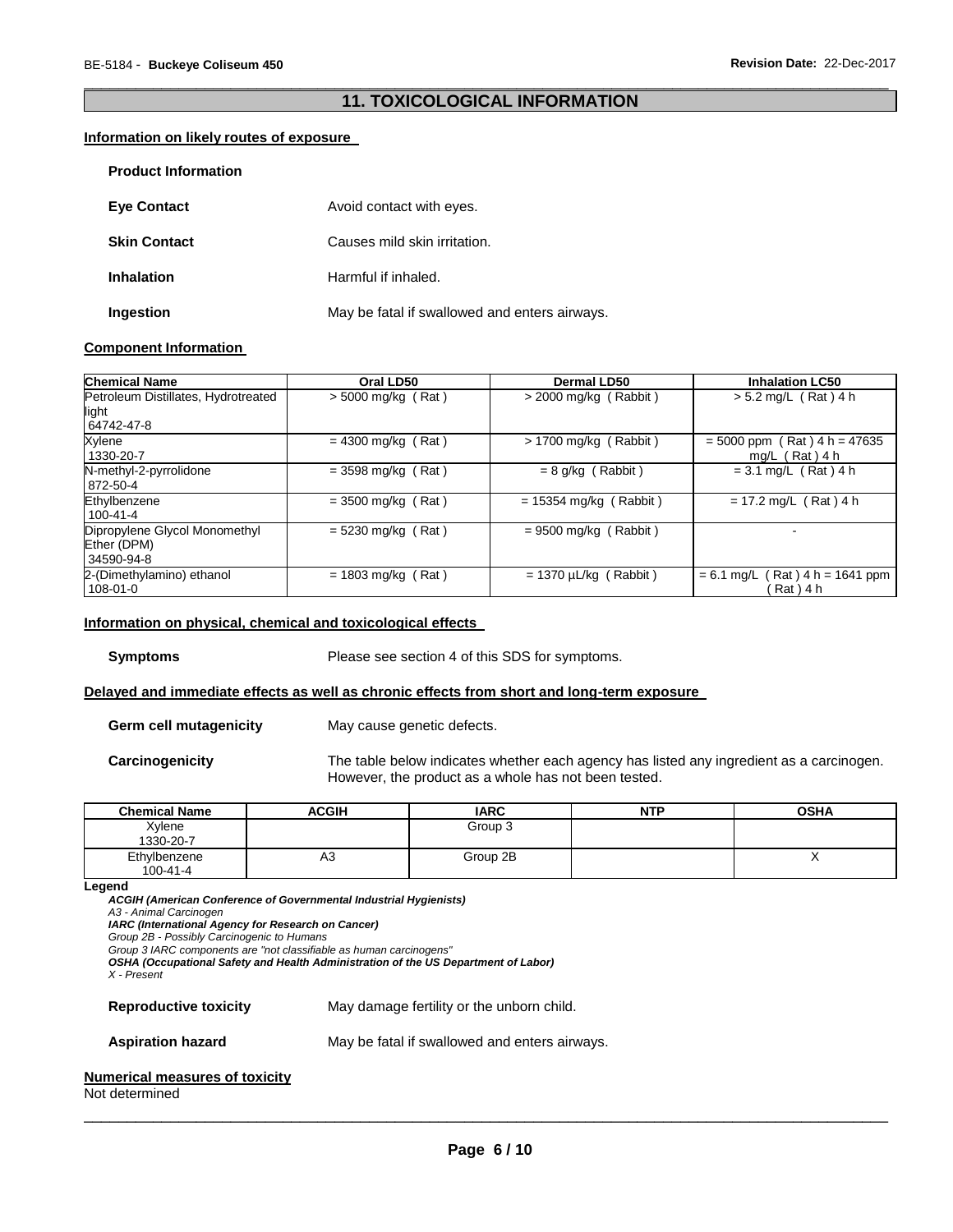# \_\_\_\_\_\_\_\_\_\_\_\_\_\_\_\_\_\_\_\_\_\_\_\_\_\_\_\_\_\_\_\_\_\_\_\_\_\_\_\_\_\_\_\_\_\_\_\_\_\_\_\_\_\_\_\_\_\_\_\_\_\_\_\_\_\_\_\_\_\_\_\_\_\_\_\_\_\_\_\_\_\_\_\_\_\_\_\_\_\_\_\_\_ **12. ECOLOGICAL INFORMATION**

#### **Ecotoxicity**

Toxic to aquatic life with long lasting effects.

# **Component Information**

| <b>Chemical Name</b>                       | Algae/aquatic plants                         | Fish                                                   | <b>Toxicity to</b>        | <b>Crustacea</b>           |
|--------------------------------------------|----------------------------------------------|--------------------------------------------------------|---------------------------|----------------------------|
|                                            |                                              |                                                        | microorganisms            |                            |
| Petroleum Distillates,                     |                                              | 45: 96 h Pimephales                                    |                           |                            |
| Hydrotreated light                         |                                              | promelas mg/L LC50 flow-                               |                           |                            |
| 64742-47-8                                 |                                              | through 2.2: 96 h Lepomis                              |                           |                            |
|                                            |                                              | macrochirus mg/L LC50                                  |                           |                            |
|                                            |                                              | static 2.4: 96 h                                       |                           |                            |
|                                            |                                              | Oncorhynchus mykiss mg/L<br>LC50 static                |                           |                            |
|                                            | 4700: 72 h                                   |                                                        |                           |                            |
| Naphtha (petroleum), heavy<br>straight-run | Pseudokirchneriella                          |                                                        |                           |                            |
| 64741-41-9                                 | subcapitata mg/L EC50                        |                                                        |                           |                            |
| Xylene                                     |                                              | 13.4: 96 h Pimephales                                  | $EC50 = 0.0084$ mg/L 24 h | 3.82: 48 h water flea mg/L |
| 1330-20-7                                  |                                              | promelas mg/L LC50 flow-                               |                           | EC50 0.6: 48 h Gammarus    |
|                                            |                                              | through 2.661 - 4.093: 96 h                            |                           | lacustris mg/L LC50        |
|                                            |                                              | Oncorhynchus mykiss mg/L                               |                           |                            |
|                                            |                                              | LC50 static 13.5 - 17.3: 96 h                          |                           |                            |
|                                            |                                              | Oncorhynchus mykiss mg/L                               |                           |                            |
|                                            |                                              | LC50 13.1 - 16.5: 96 h                                 |                           |                            |
|                                            |                                              | Lepomis macrochirus mg/L                               |                           |                            |
|                                            |                                              | LC50 flow-through 19: 96 h                             |                           |                            |
|                                            |                                              | Lepomis macrochirus mg/L                               |                           |                            |
|                                            |                                              | LC50 7.711 - 9.591: 96 h                               |                           |                            |
|                                            |                                              | Lepomis macrochirus mg/L                               |                           |                            |
|                                            |                                              | LC50 static 23.53 - 29.97: 96                          |                           |                            |
|                                            |                                              | h Pimephales promelas mg/L<br>LC50 static 780: 96 h    |                           |                            |
|                                            |                                              | Cyprinus carpio mg/L LC50                              |                           |                            |
|                                            |                                              | semi-static 780: 96 h                                  |                           |                            |
|                                            |                                              | Cyprinus carpio mg/L LC50                              |                           |                            |
|                                            |                                              | 30.26 - 40.75: 96 h Poecilia                           |                           |                            |
|                                            |                                              | reticulata mg/L LC50 static                            |                           |                            |
| N-methyl-2-pyrrolidone                     | 500: 72 h Desmodesmus                        | 832: 96 h Lepomis                                      |                           | 4897: 48 h Daphnia magna   |
| 872-50-4                                   | subspicatus mg/L EC50                        | macrochirus mg/L LC50                                  |                           | mg/L EC50                  |
|                                            |                                              | static 1072: 96 h Pimephales                           |                           |                            |
|                                            |                                              | promelas mg/L LC50 static                              |                           |                            |
|                                            |                                              | 1400: 96 h Poecilia reticulata                         |                           |                            |
|                                            |                                              | mg/L LC50 static                                       |                           |                            |
| Ethylbenzene                               | 4.6: 72 h Pseudokirchneriella                | 11.0 - 18.0: 96 h                                      | $EC50 = 9.68$ mg/L 30 min | 1.8 - 2.4: 48 h Daphnia    |
| $100 - 41 - 4$                             | subcapitata mg/L EC50 438:                   | Oncorhynchus mykiss mg/L                               | $EC50 = 96$ mg/L 24 h     | magna mg/L EC50            |
|                                            | 96 h Pseudokirchneriella                     | LC50 static 4.2: 96 h                                  |                           |                            |
|                                            | subcapitata mg/L EC50 2.6                    | Oncorhynchus mykiss mg/L                               |                           |                            |
|                                            | 11.3: 72 h                                   | LC50 semi-static 7.55 - 11:                            |                           |                            |
|                                            | Pseudokirchneriella<br>subcapitata mg/L EC50 | 96 h Pimephales promelas<br>mg/L LC50 flow-through 32: |                           |                            |
|                                            | static 1.7 - 7.6: 96 h                       | 96 h Lepomis macrochirus                               |                           |                            |
|                                            | Pseudokirchneriella                          | mg/L LC50 static 9.1 - 15.6:                           |                           |                            |
|                                            | subcapitata mg/L EC50                        | 96 h Pimephales promelas                               |                           |                            |
|                                            | static                                       | mg/L LC50 static 9.6: 96 h                             |                           |                            |
|                                            |                                              | Poecilia reticulata mg/L                               |                           |                            |
|                                            |                                              | LC50 static                                            |                           |                            |
| Dipropylene Glycol                         |                                              | 10000: 96 h Pimephales                                 |                           | 1919: 48 h Daphnia magna   |
| Monomethyl Ether (DPM)                     |                                              | promelas mg/L LC50 static                              |                           | mg/L LC50                  |
| 34590-94-8                                 |                                              |                                                        |                           |                            |
| 2-(Dimethylamino) ethanol                  | 35: 72 h Desmodesmus                         | 81: 96 h Pimephales                                    |                           | 98.77: 48 h Daphnia magna  |
| 108-01-0                                   | subspicatus mg/L EC50                        | promelas mg/L LC50 static                              |                           | mg/L EC50                  |

#### **Persistence/Degradability**

Not determined.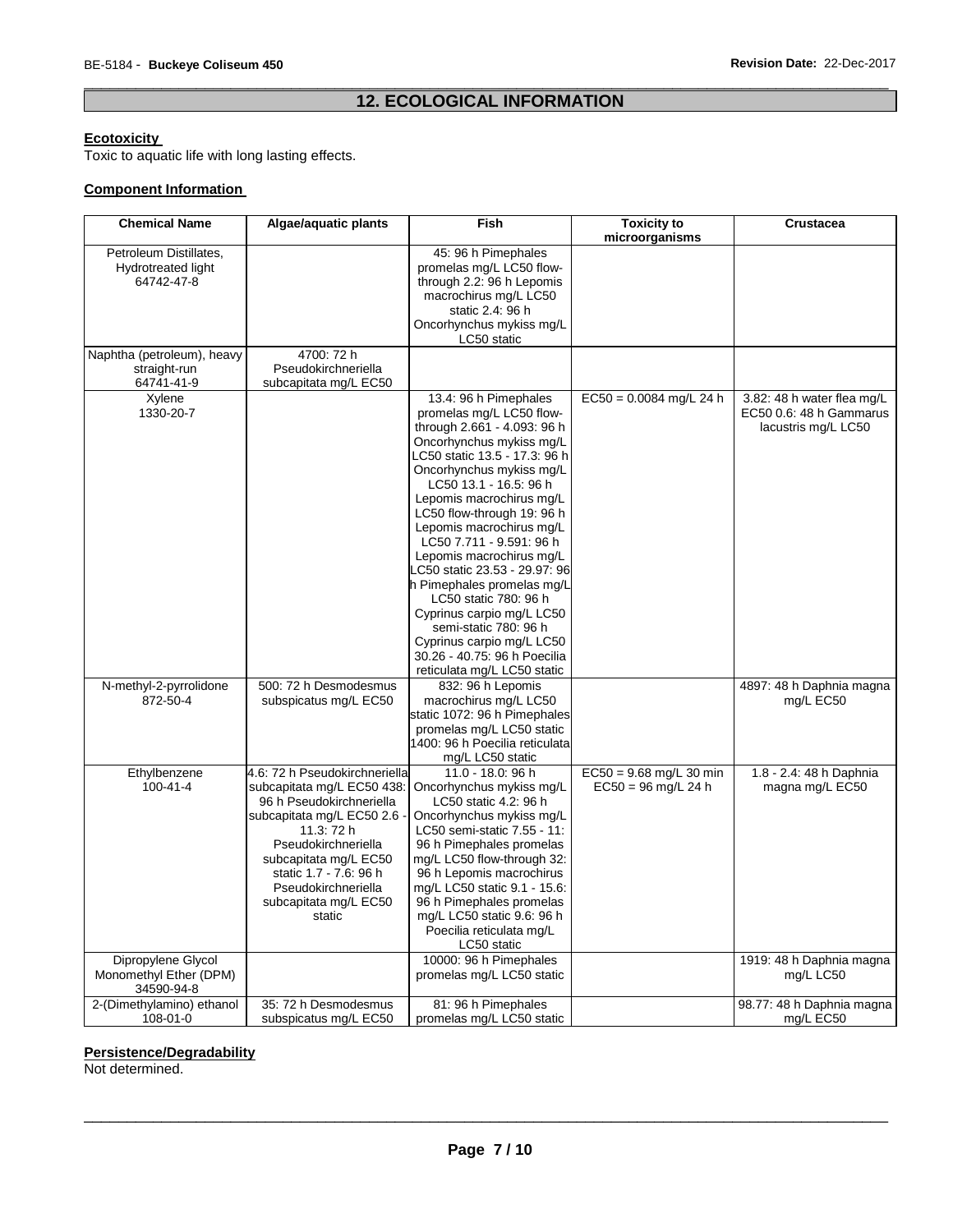Not determined.

## **Mobility**

| <b>Chemical Name</b>               | <b>Partition Coefficient</b> |
|------------------------------------|------------------------------|
| Xylene<br>1330-20-7                | 3.15                         |
| N-methyl-2-pyrrolidone<br>872-50-4 | $-0.46$                      |
| Ethylbenzene<br>$100 - 41 - 4$     | 3.118                        |

\_\_\_\_\_\_\_\_\_\_\_\_\_\_\_\_\_\_\_\_\_\_\_\_\_\_\_\_\_\_\_\_\_\_\_\_\_\_\_\_\_\_\_\_\_\_\_\_\_\_\_\_\_\_\_\_\_\_\_\_\_\_\_\_\_\_\_\_\_\_\_\_\_\_\_\_\_\_\_\_\_\_\_\_\_\_\_\_\_\_\_\_\_

#### **Other Adverse Effects**

Not determined

# **13. DISPOSAL CONSIDERATIONS**

## **Waste Treatment Methods**

| <b>Disposal of Wastes</b>     | Disposal should be in accordance with applicable regional, national and local laws and<br>regulations. |
|-------------------------------|--------------------------------------------------------------------------------------------------------|
| <b>Contaminated Packaging</b> | Disposal should be in accordance with applicable regional, national and local laws and<br>regulations. |

# **US EPA Waste Number**

| <b>Chemical Name</b> | <b>RCRA</b> | <b>RCRA - Basis for Listing</b> | <b>RCRA - D Series Wastes</b> | <b>RCRA - U Series Wastes</b> |
|----------------------|-------------|---------------------------------|-------------------------------|-------------------------------|
| Xvlene               |             | Included in waste stream:       |                               | U239                          |
| 1330-20-7            |             | F039                            |                               |                               |
| Ethylbenzene         |             | Included in waste stream:       |                               |                               |
| $100 - 41 - 4$       |             | F039                            |                               |                               |

## **California Hazardous Waste Status**

| <b>Chemical Name</b> | California Hazardous Waste Status |
|----------------------|-----------------------------------|
| Xylene               | Toxic                             |
| 1330-20-7            | lanitable                         |
| Ethylbenzene         | Toxic                             |
| $100 - 41 - 4$       | lanitable                         |

# **14. TRANSPORT INFORMATION**

Note **Note Please see current shipping paper for most up to date shipping information, including** exemptions and special circumstances.

| UN1263                 |
|------------------------|
| Paint related material |
| з                      |
| Ш                      |
|                        |
|                        |

# **IATA**

| UN/ID No                    | UN1263                 |
|-----------------------------|------------------------|
| <b>Proper Shipping Name</b> | Paint related material |
| <b>Hazard Class</b>         | З                      |
| <b>Packing Group</b>        | Ш                      |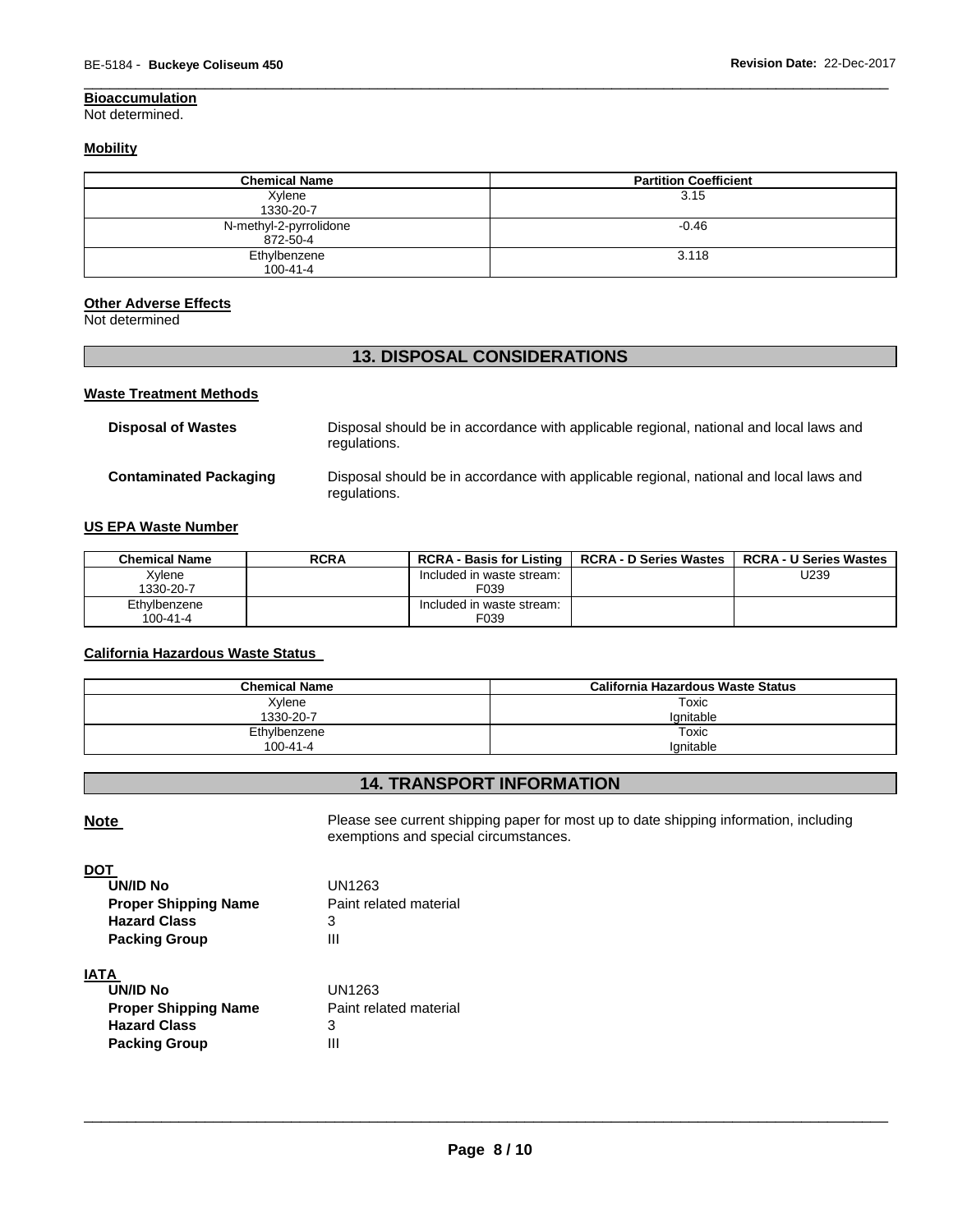| <b>IMDG</b>                 |                        |
|-----------------------------|------------------------|
| <b>UN/ID No</b>             | UN1263                 |
| <b>Proper Shipping Name</b> | Paint related material |
| <b>Hazard Class</b>         | 3                      |
| <b>Packing Group</b>        | Ш                      |

# **15. REGULATORY INFORMATION**

\_\_\_\_\_\_\_\_\_\_\_\_\_\_\_\_\_\_\_\_\_\_\_\_\_\_\_\_\_\_\_\_\_\_\_\_\_\_\_\_\_\_\_\_\_\_\_\_\_\_\_\_\_\_\_\_\_\_\_\_\_\_\_\_\_\_\_\_\_\_\_\_\_\_\_\_\_\_\_\_\_\_\_\_\_\_\_\_\_\_\_\_\_

#### **International Inventories**

| <b>Chemical Name</b>                         | <b>TSCA</b> | DSL              | <b>NDSL</b> | <b>EINECS</b> | <b>ELINCS</b> | <b>ENCS</b> | <b>IECSC</b> | <b>KECL</b> | <b>PICCS</b>      | <b>AICS</b> |
|----------------------------------------------|-------------|------------------|-------------|---------------|---------------|-------------|--------------|-------------|-------------------|-------------|
| Petroleum Distillates,<br>Hydrotreated light | Present     | v                |             | Present       |               | Present     | х            | Present     | X                 |             |
| <b>Proprietary Resin</b>                     | Present     | $\checkmark$     |             | Present       |               | Present     | X            | Present     | X                 |             |
| Naphtha (petroleum), heavy<br>straight-run   | Present     | v<br>⋏           |             | Present       |               |             | ⋏            | Present     | X                 |             |
| Xvlene                                       | Present     |                  |             | Present       |               | Present     | X            | Present     | X                 |             |
| N-methyl-2-pyrrolidone                       | Present     | $\check{ }$<br>⋏ |             | Present       |               | Present     | x            | Present     | X                 |             |
| Ethylbenzene                                 | Present     | $\checkmark$     |             | Present       |               | Present     | X            | Present     | $\checkmark$<br>⋏ |             |

#### **Legend:**

*TSCA - United States Toxic Substances Control Act Section 8(b) Inventory* 

*DSL/NDSL - Canadian Domestic Substances List/Non-Domestic Substances List* 

*EINECS/ELINCS - European Inventory of Existing Chemical Substances/European List of Notified Chemical Substances* 

*ENCS - Japan Existing and New Chemical Substances* 

*IECSC - China Inventory of Existing Chemical Substances* 

*KECL - Korean Existing and Evaluated Chemical Substances* 

*PICCS - Philippines Inventory of Chemicals and Chemical Substances* 

*AICS - Australian Inventory of Chemical Substances* 

#### **US Federal Regulations**

# **CERCLA**

| <b>Chemical Name</b> | <b>Hazardous Substances RQs</b> | <b>CERCLA/SARA RQ</b> | <b>Reportable Quantity (RQ)</b> |
|----------------------|---------------------------------|-----------------------|---------------------------------|
| Xylene               | 100 lb                          |                       | RQ 100 lb final RQ              |
| 1330-20-7            |                                 |                       | RQ 45.4 kg final RQ             |
| Ethylbenzene         | 1000 lb                         |                       | RQ 1000 lb final RQ             |
| 100-41-4             |                                 |                       | RQ 454 kg final RQ              |

# **SARA 313**

| <b>Chemical Name</b>                                   | <b>CAS No</b>  | Weight-% | <b>SARA 313 - Threshold</b><br>Values % |
|--------------------------------------------------------|----------------|----------|-----------------------------------------|
| Xylene - 1330-20-7                                     | 1330-20-7      | <ວ       |                                         |
| N-methyl-2-pyrrolidone - 872-50-4                      | 872-50-4       |          |                                         |
| Ethylbenzene - 100-41-4                                | $100 - 41 - 4$ |          |                                         |
| Dipropylene Glycol Monomethyl Ether (DPM) - 34590-94-8 | 34590-94-8     | 0.58     |                                         |

## **CWA (Clean Water Act)**

| <b>Chemical Name</b> | <b>CWA - Reportable</b><br>Quantities | <b>CWA - Toxic Pollutants CWA - Priority Pollutants</b> | <b>CWA - Hazardous</b><br><b>Substances</b> |
|----------------------|---------------------------------------|---------------------------------------------------------|---------------------------------------------|
| Xvlene               | '00 <sub>lb</sub>                     |                                                         |                                             |
| Ethylbenzene         | 1000 lb                               |                                                         |                                             |